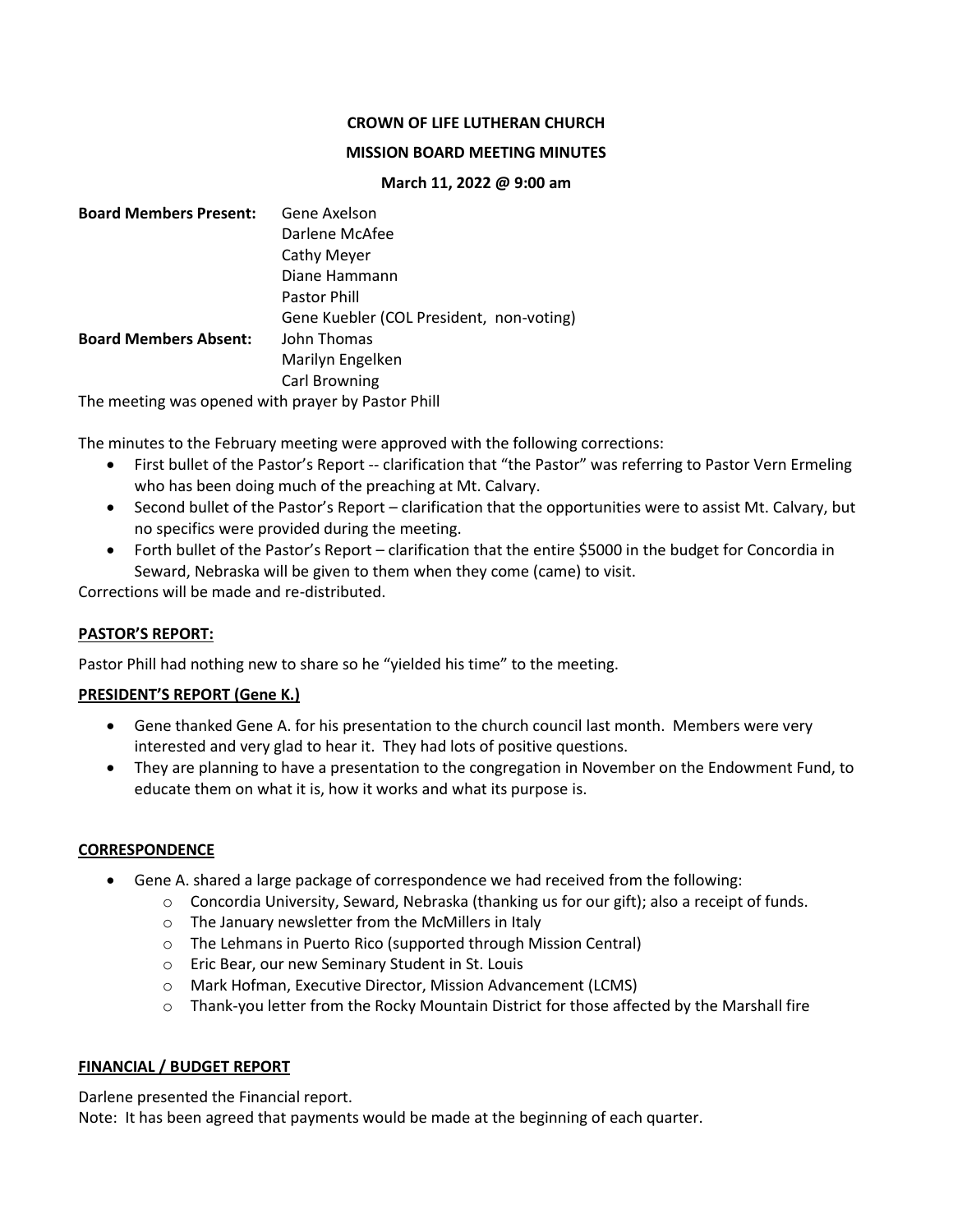Question: Cathy asked if the e-mails we had received from Christ Care for Children – Kenya after last month's vote to discontinue support changed anything. Gene A. indicated that until we can tell what's going on, it would be tabled.

Note: The original student we were supporting at St. Louis Seminary dropped out of school. So we have been assigned a new student – Eric Bear. He grew up in the Phoenix area, went to Valley Lutheran High, then joined the military. After the military, he had a landscape business for a while. So, a young second-career guy. He has applied and been accepted into the Naval Chaplaincy.

# **OLD BUSINESS:**

**Duties & Responsibilities** --The discussion regarding the "Board for Missions" section of the Crown of Life Organizational Manual (see attachment to February, 2022 minutes) was tabled.

# **NEW BUSINESS**

• Diane presented the request for donation to Concordia Seminary St. Louis to support their "Enrollment Strategies and Initiatives Program" being used to address the church's pastor shortage. She indicated that the deaconess program has seen an increase of 57%.

There are two areas of possible support:

- o Student Recruitment Ambassador program (where they use alumni to cover regions to connect to potential Seminary Recruits. Each Ambassador is given a \$8,000 stipend per year.
- $\circ$  They invested \$30,000 for a management software system, which has a similar yearly maintenance fee.
- o Diane favors the Ambassador Program, and recommended that be where we provide support.

As a side note, Pastor & Gene K. commented that they have been asked to present something similar to the district Convention.

**Motion:** Diane moved that \$8000 be donated to support the Student Recruitment Ambassador Program (from unspecified; one payment). Motion was seconded and approved. Diane will write the letter to accompany the check.

• Trinity Hope feeding program – Gene A. brought up that they currently have a matching campaign. For those not aware, it is a program started by some Lutheran churches. They use all local workers, coordinators, and source their supplies locally (which helps the economy). They serve very simple food to kids in Christian schools in Haiti. Their expenses run about \$50 per child per school year, which is 25¢ a day!

**Motion:** Gene A moved \$5000 be donated to Trinity Hope (from unspecified; semi-annually). It was seconded and approved.

• Gene A. presented the information that he had received from Mission Central for Ukraine – Displaced Persons. They are working with affiliate Lutheran churches in Poland and other countries that are getting the people from Ukraine.

**Motion:** Gene A. moved \$5000 be donated to Mission Central (from unspecified; lump sum) to support the efforts to help the Ukrainians. It was seconded and approved.

Note: Gene to get an update in 4-6 weeks after the money has been sent to share with us.

• Gene A. presented the information for the Lutheran High School in Parker, Colorado. It is now one of the fastest growing Lutheran schools in the US. Tuition is \$12,000 per year per student, but they get enough scholarship funds to bring it down to \$8,000 per student per year.

**Motion:** Gene A. moved \$3000 be donated to Lutheran High School in Parker, Colorado (out of unspecified, one lump sum) specified for scholarships. It was seconded, but not approved.